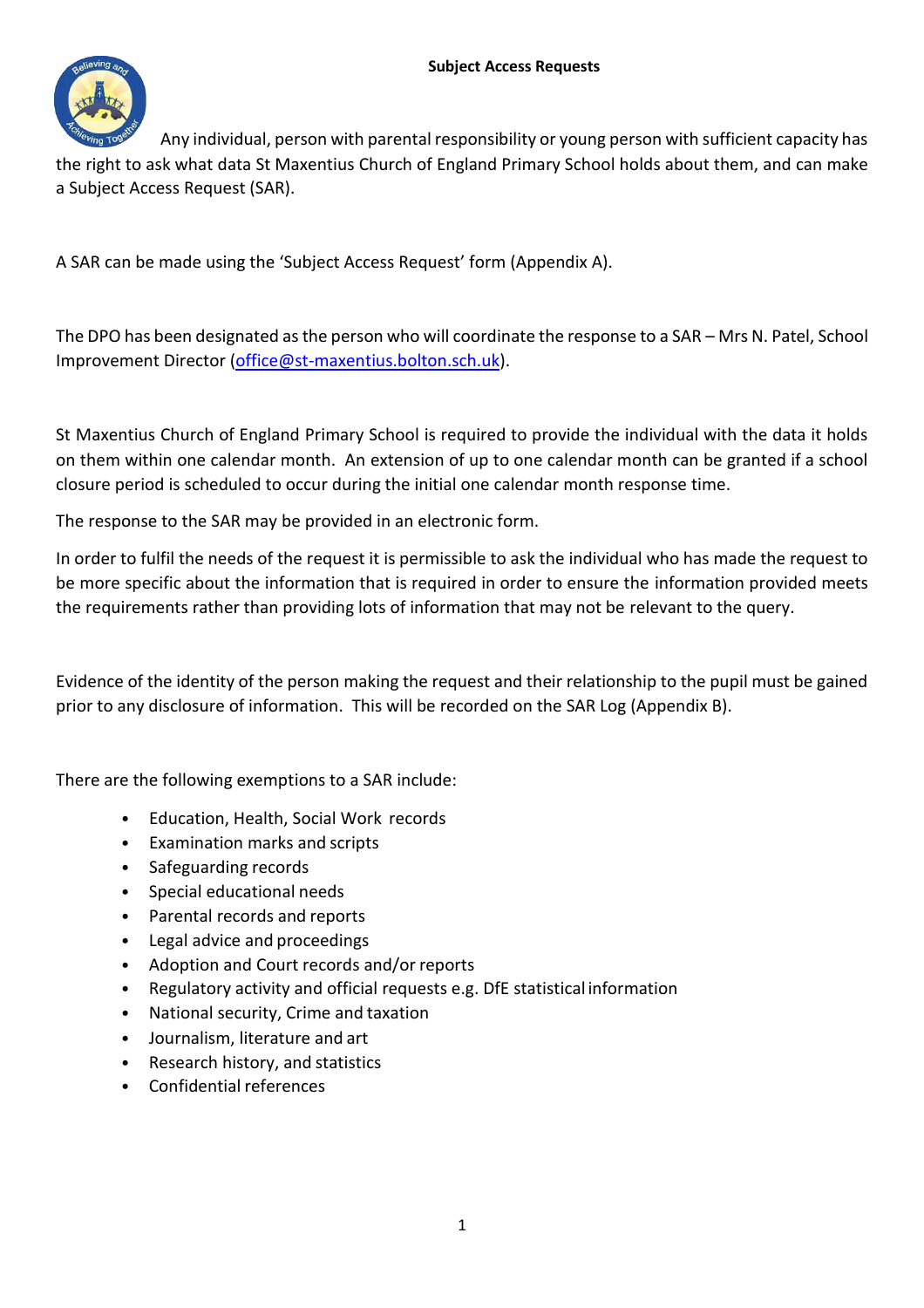## **Appendix A**

#### **Subject Access Request (SAR) Form**

#### **Part A: Data Subject's Details (person whose information you are requesting)**

| Title:                          |  |
|---------------------------------|--|
| <b>Full Name:</b>               |  |
| Date of Birth:                  |  |
| Address:                        |  |
| Year Group (if pupil at school) |  |

#### **Part B: Requestor Details**

| Title:                      |                                                                        |
|-----------------------------|------------------------------------------------------------------------|
| <b>Full Name:</b>           |                                                                        |
| Address:                    |                                                                        |
| Phone Number:               |                                                                        |
| Email Address:              |                                                                        |
| Evidence of Identity (e.g.  | Evidence Provided? Yes / No                                            |
| passport, driving license): | Details:                                                               |
|                             | Data Subject: Yes / No                                                 |
|                             | Parent or person with parental responsibility: Yes / No                |
| <b>Status of Requestor:</b> | Other: Yes / No                                                        |
|                             | If you have selected 'yes' for 'Other', please outline your role here: |
|                             |                                                                        |

#### **Part C: Details of Subject Access Request**

| Details of Data Being<br>Requested: |  |
|-------------------------------------|--|
|                                     |  |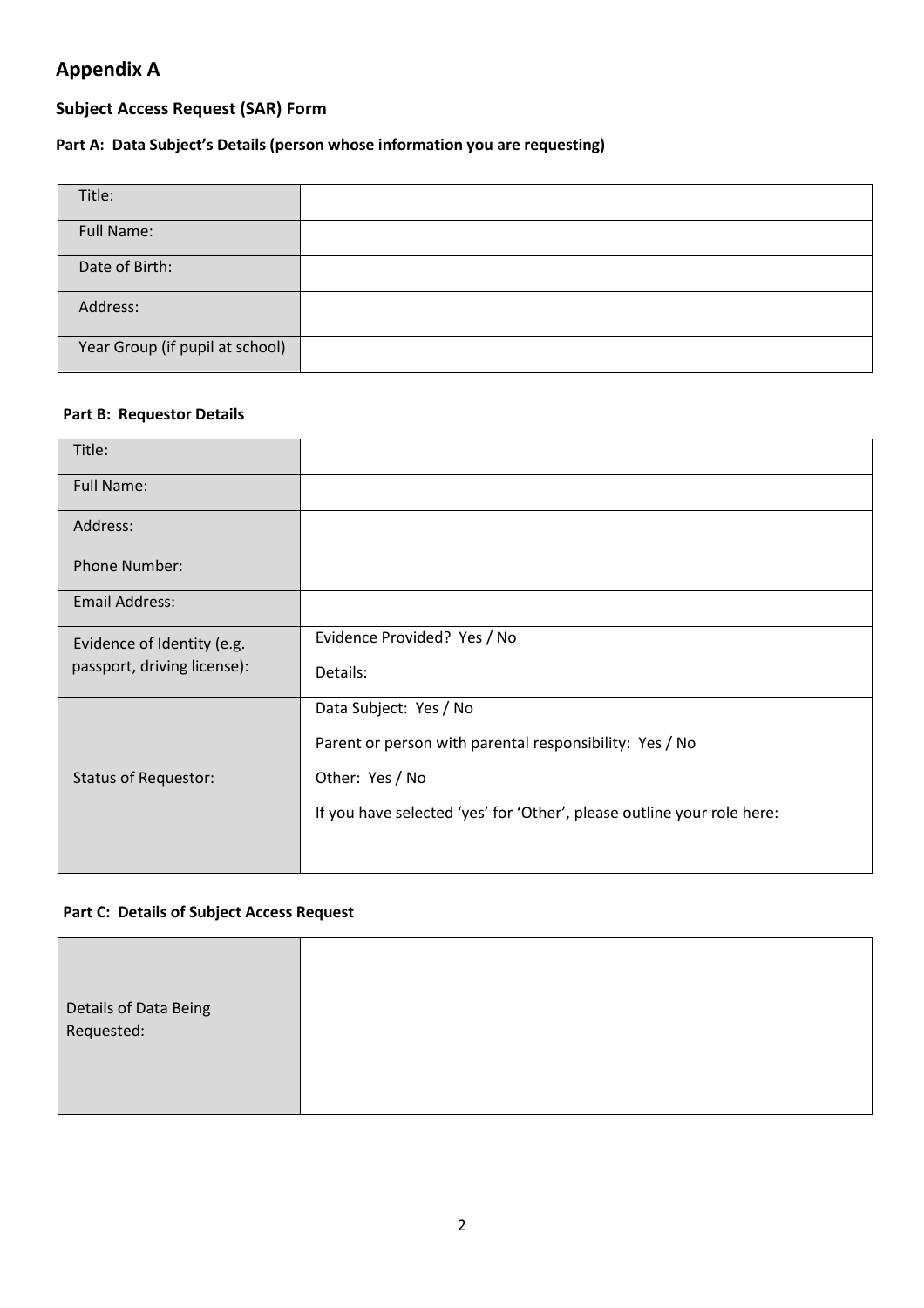#### **Part D: Declaration**

#### **Option i**

| School provide the data requested about me. |  |
|---------------------------------------------|--|

| $\sim$<br>Signe<br>--- |  |
|------------------------|--|
|                        |  |

### **Option ii**

| the basis of the authority that I have. |  |
|-----------------------------------------|--|

Signed:\_\_\_\_\_\_\_\_\_\_\_\_\_\_\_\_\_\_\_\_\_\_\_\_\_\_\_\_\_\_\_\_\_\_\_\_\_ Date:\_\_\_\_\_\_\_\_\_\_\_\_\_\_\_\_\_\_\_\_\_\_\_\_\_\_\_\_\_\_\_\_